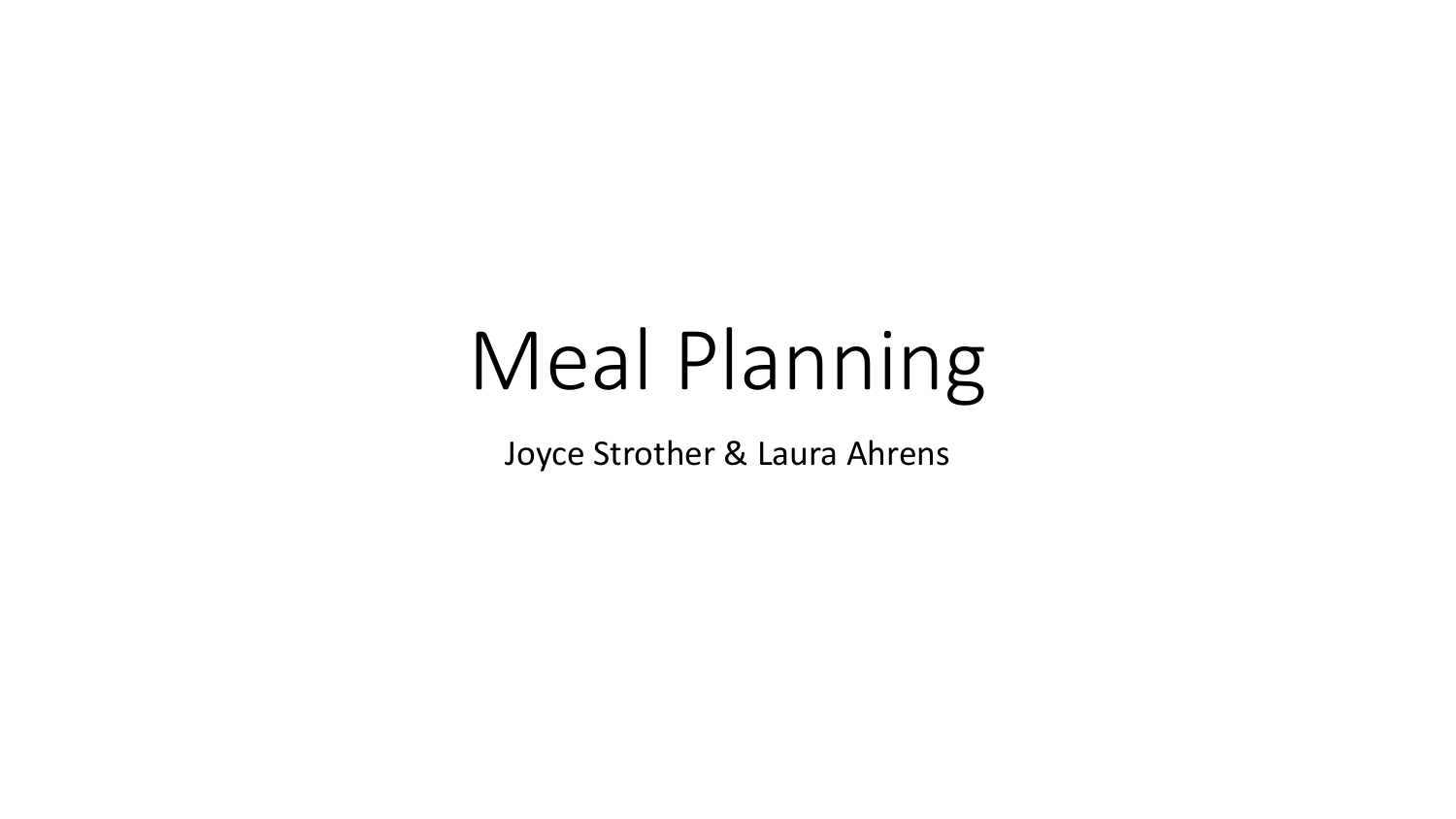# USDA helps with Nutrition

- Breakdown of Food Groups
- [https://youtu.be/-J1hmmy1OB4](http://Brehttps:/youtu.be/-J1hmmy1OB4)
- More information
- <https://www.myplate.gov/>
- [https://fns-prod.azureedge.net/sites/default/files/tn/sump\\_level1.pdf](https://fns-prod.azureedge.net/sites/default/files/tn/sump_level1.pdf)
- [https://fns-prod.azureedge.net/sites/default/files/tn/sump\\_level2.pdf](https://fns-prod.azureedge.net/sites/default/files/tn/sump_level2.pdf)
- [https://fns-prod.azureedge.net/sites/default/files/sump\\_level3.pdf](https://fns-prod.azureedge.net/sites/default/files/sump_level3.pdf)
- These guidelines could be different for everyone depending on dietary restrictions such as: allergies, directions from a physician, or personal choice.
- Everyone has different caloric needs, which are based on age, gender, height, weight, and physical activity level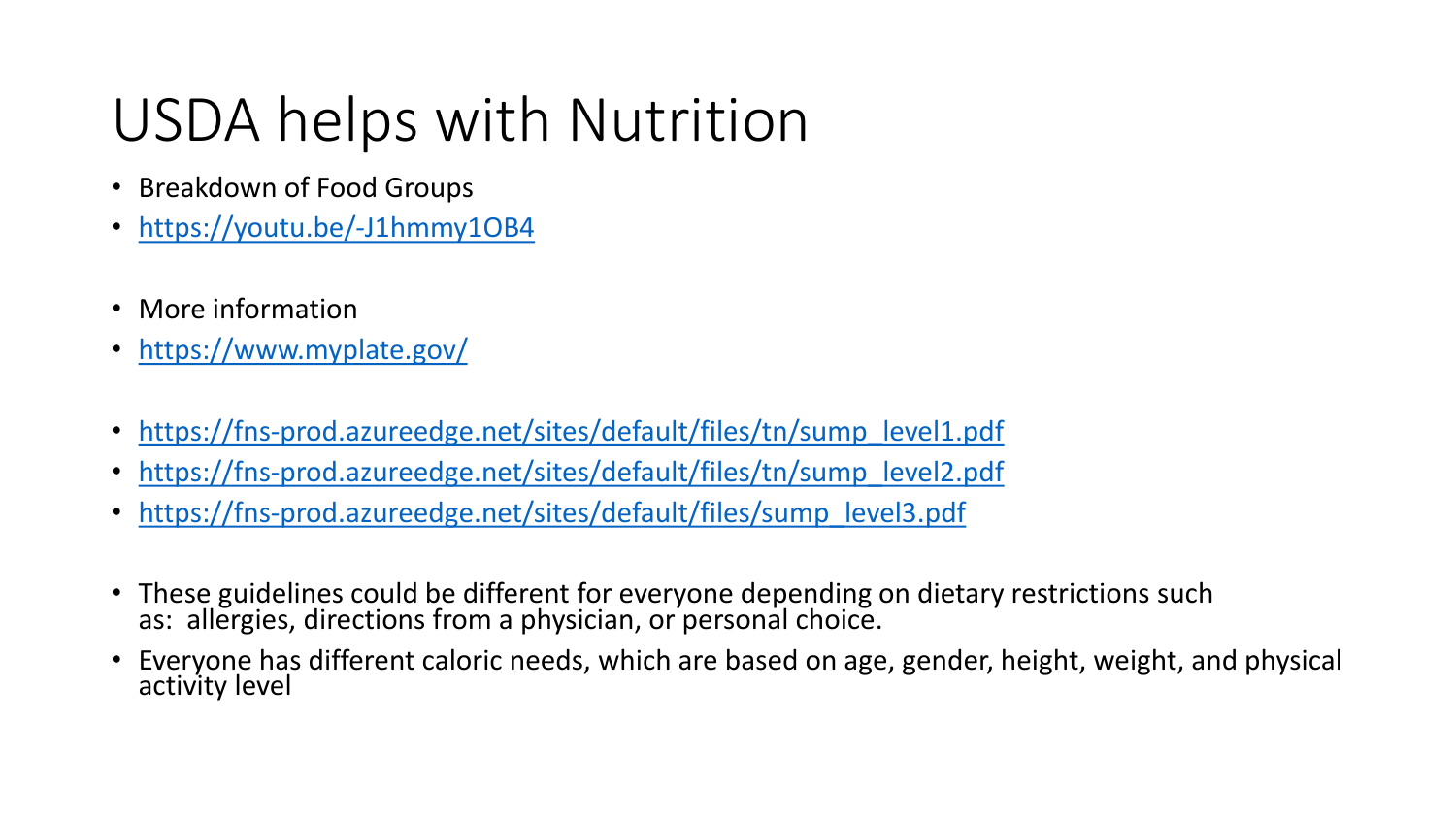# Portions Sizes MyPlate

| <b>My Plate Suggestions</b>                            | <b>Using your Hand</b>                                                                    | <b>Common Items for measurement</b><br>not portion |  |
|--------------------------------------------------------|-------------------------------------------------------------------------------------------|----------------------------------------------------|--|
| Vegetables: 1/2 of plate<br>more than fruit            |                                                                                           | 1 cup: baseball                                    |  |
| Fruits: $\frac{1}{2}$ of plate less<br>than vegetables |                                                                                           | $\frac{1}{2}$ cup: tennis ball                     |  |
| Grains: % of the plate                                 | The knuckles of your fist is able $\frac{1}{2}$<br>cup of pasta                           | 1/4 cup golf ball                                  |  |
| Proteins: 1/4 of the plate                             | Thumb tip=Tablespoon: spoon of<br>peanut butter<br>Opened palm of hand: chicken<br>breast | 3 ounces: small smart phone or<br>deck of cards    |  |
| Dairy: 1 cup per meal                                  | Whole fist-1 cup: ice cream                                                               | 1 Tablespoon: Poker Chips                          |  |
|                                                        | Fingertip-Teaspoon: butter/cheese                                                         | 1 Teaspoon: Dice                                   |  |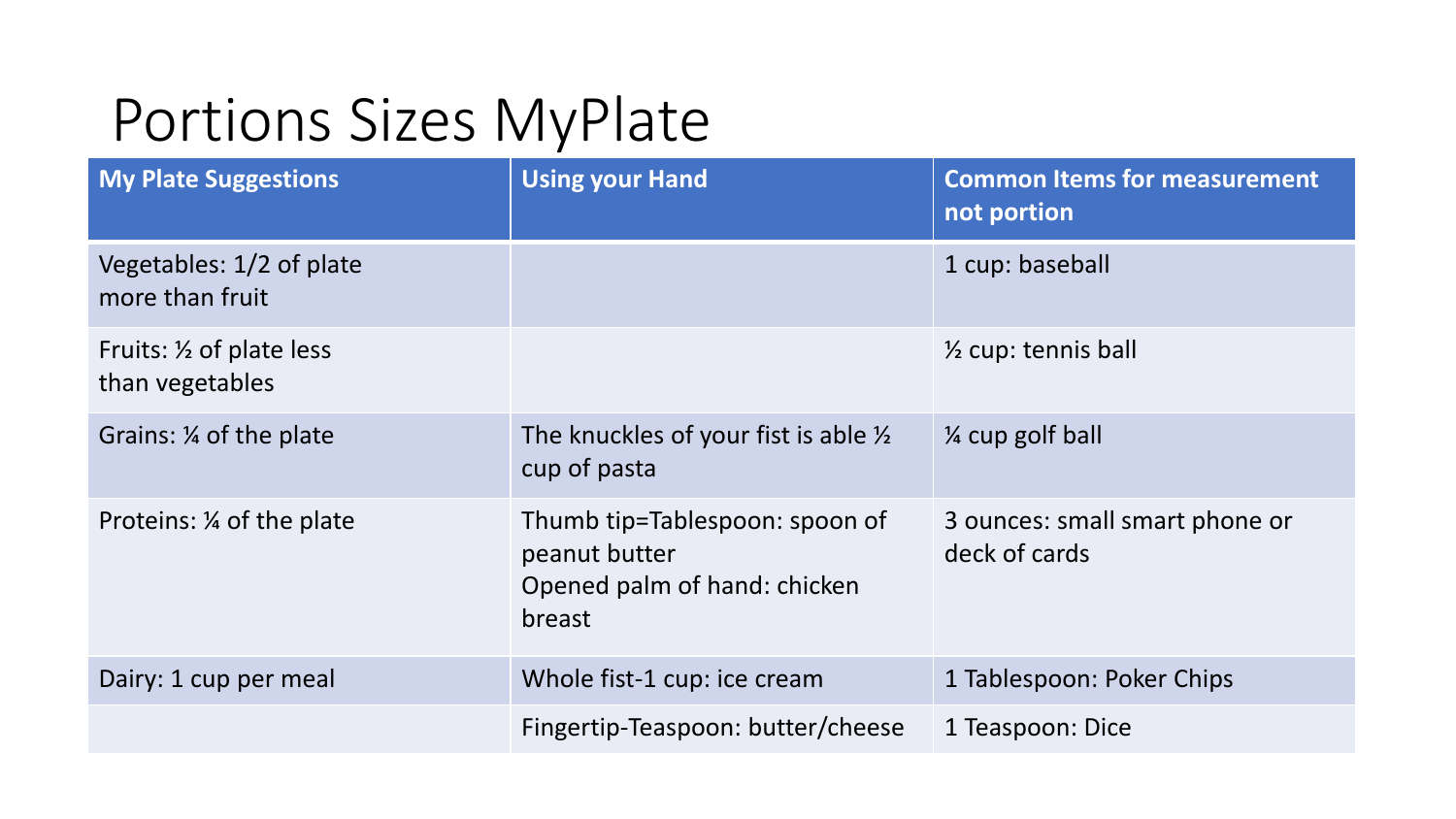| Age                 | <b>Fruit</b> | <b>Vegetables</b> | <b>Grains</b>         | <b>Protein foods</b>     | Dairy/Calciu<br>m-rich foods | <b>Oils</b><br><b>Allowance</b> |
|---------------------|--------------|-------------------|-----------------------|--------------------------|------------------------------|---------------------------------|
| $4 - 8$ yrs         | 1 1.5 cups   | 1.5 cups          | 5 oz.<br>equivalents* | 4 oz.<br>equivalents**   | 2.5 cups                     | 4 teaspoons                     |
| 9-13 yrs girls      | 1.5 cups     | 2 cups            | 5 oz.<br>equivalents* | 5 oz.<br>equivalents**   | 3 cups                       | 5 teaspoons                     |
| 9-13 yrs, boys      | 1.5 cups     | 2.5 cups          | 6 oz.<br>equivalents* | 5 oz.<br>equivalents**   | 3 cups                       | 5 teaspoons                     |
| 14-18 yrs,<br>girls | 1.5 cups     | 2.5 cups          | 6 oz.<br>equivalents* | 5 oz.<br>equivalents**   | 3 cups                       | 5 teaspoons                     |
| 14-18 yrs,<br>boys  | 2 cups       | 3 cups            | 8 oz.<br>equivalents* | 6.5 oz.<br>equivalents** | 3 cups                       | 6 teaspoons                     |

**Portion Size for Food Groups Based on Age**

\*1 oz equivalent of Grains: 1 mini bagel, ½ cup of cooked rice, ½ cup of cooked pasta, or 1 regular slice of bread.

\*\*1 oz equivalent of Protein Foods: 1 egg, ½ oz of nuts or seeds, 1 oz of cooked meat/poultry, fish, 1/4 cup of cooked beans or 1 tablespoon of peanut butter. To learn more about portions visit: <https://www.choosemyplate.gov/>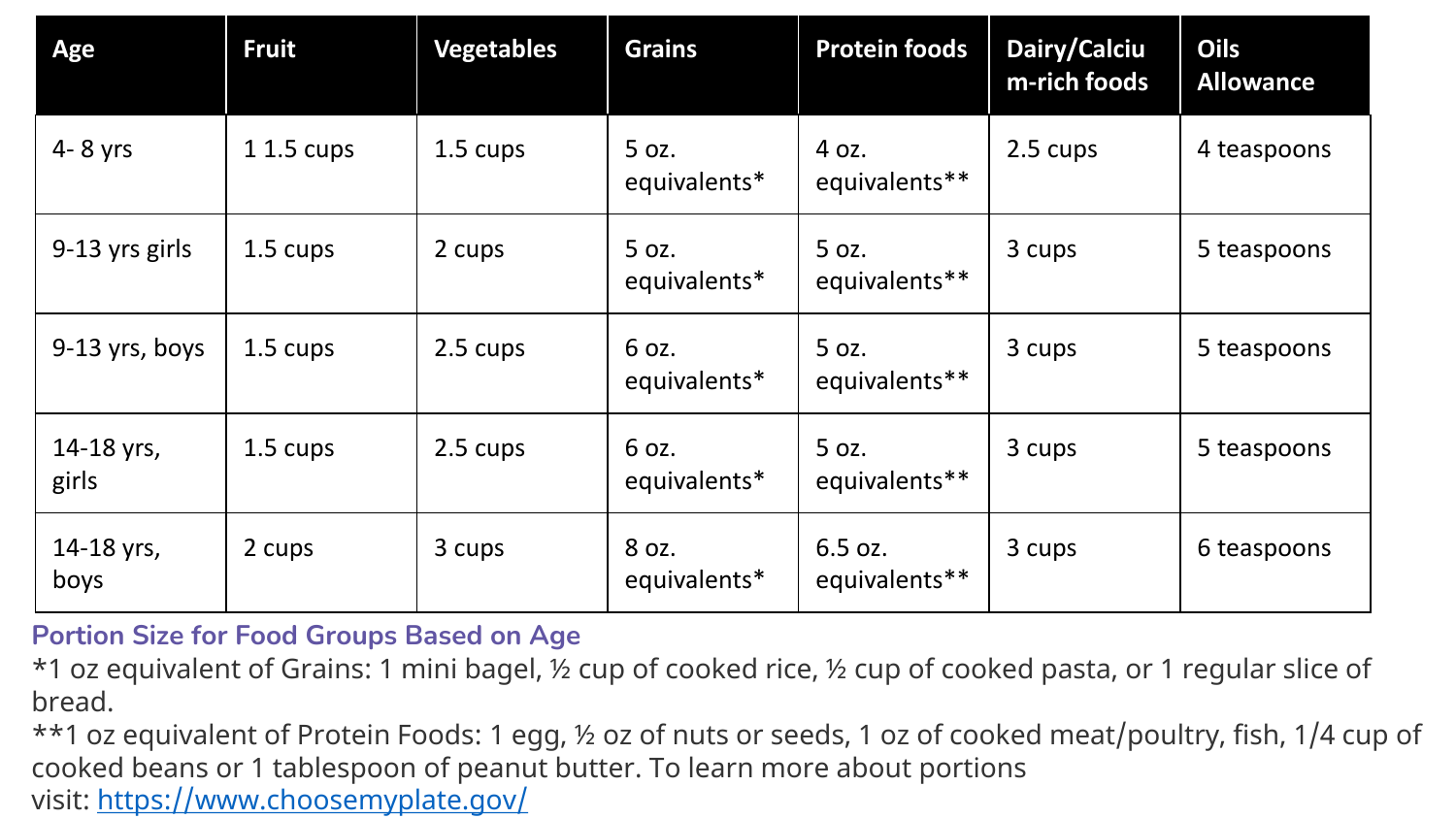# Where to start Meal planning

- Budget: How much can you afford to spend a week.
	- Look at ads and specials to make your budget stretch farther
	- Share a membership with a friend to a big box stores to buy in bulk if storage space is available
	- Remember certain foods such as fresh fruits and vegetables and milk have shorter shelf life so plan to buy in smaller amounts but more often
	- Don't buy food that cannot be eaten as a leftover as a second meal.
- Time available
	- Don't buy food that takes a long time to prepare if you have a busy schedule
	- Remember that prepared/processed foods may take less time to prepare but typically cost more
- Preferred Foods
	- If you are cooking for more than yourself then you should ask others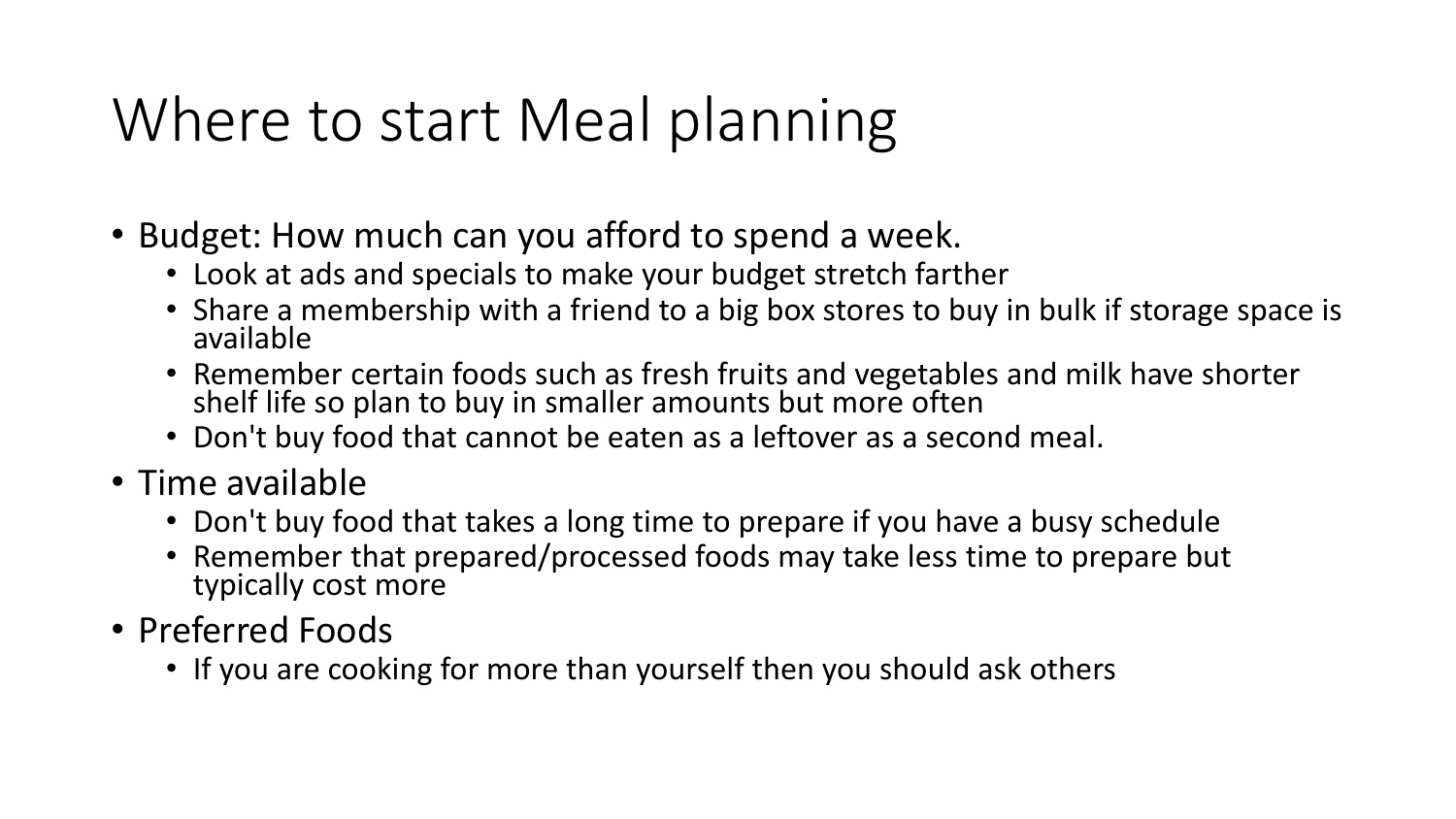## How many days are you preparing in advance

- Day to day
	- Meal packing
		- Does the meal have to come with you-storage and maintaining proper temperature
		- Be mindful of others if using a microwave. Frozen meals that take extended time (5-10 minutes) may prevent others having time to use it. Reheating food is a better choice.
- Whole Week
	- Weekly meal prep
		- Supplies-plastic, glass, storage containers
		- Refrigerator space
- Whole Month
	- Freezing options
		- Can the food be frozen?
		- Storage containers
		- Freezer space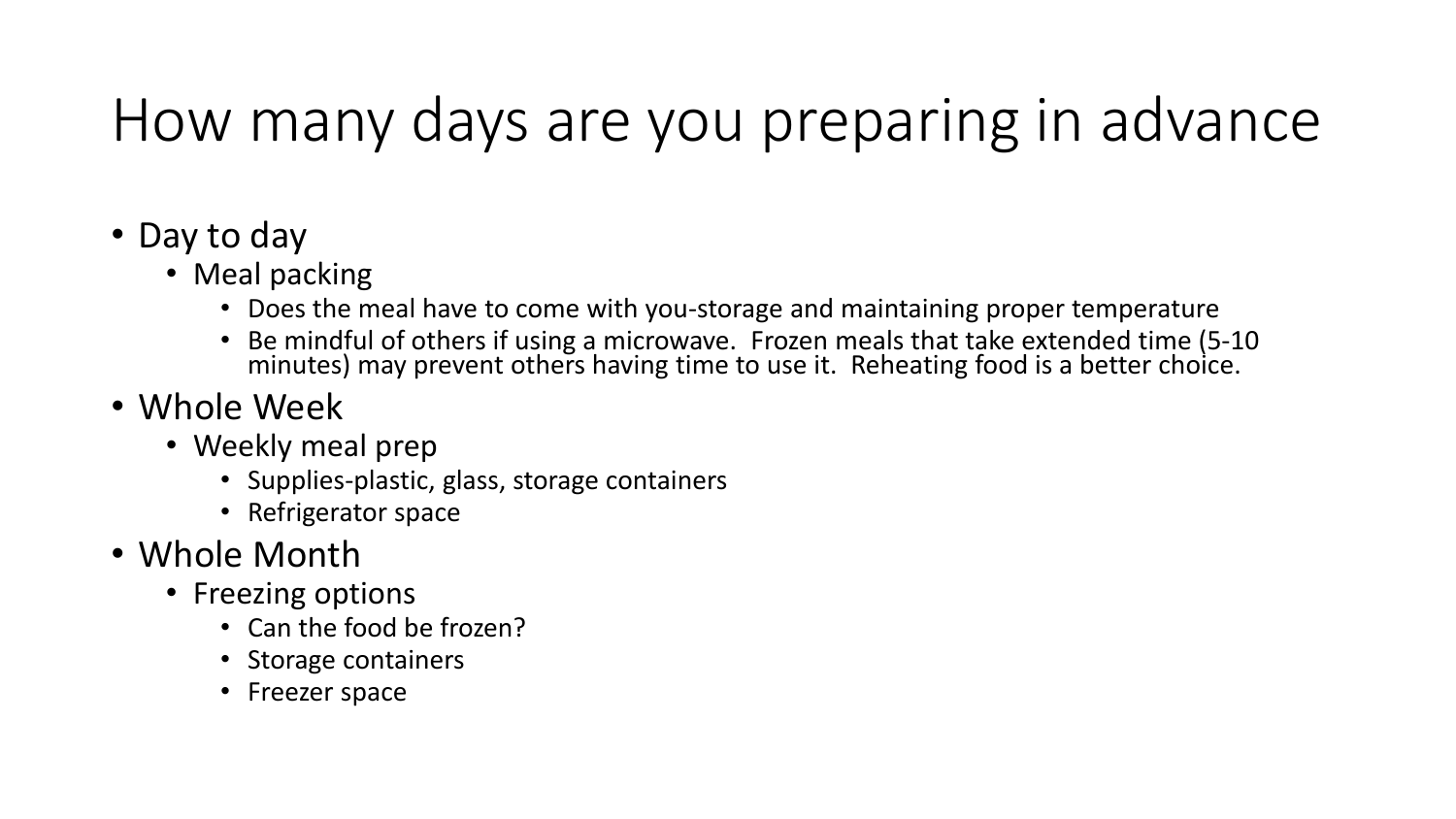## Ideas for Activities On Saturday

- Cooked pasta
	- Student determines how much is a proper serving by scooping out.
	- That serving is measured using measuring cups
	- Spaghetti measures
- Explore different storage containers. Compare freezer to regular ziplock for thickness of zip. Also have the sealing machine from Amazon
- Make a MyPlate to take home with pipe cleaners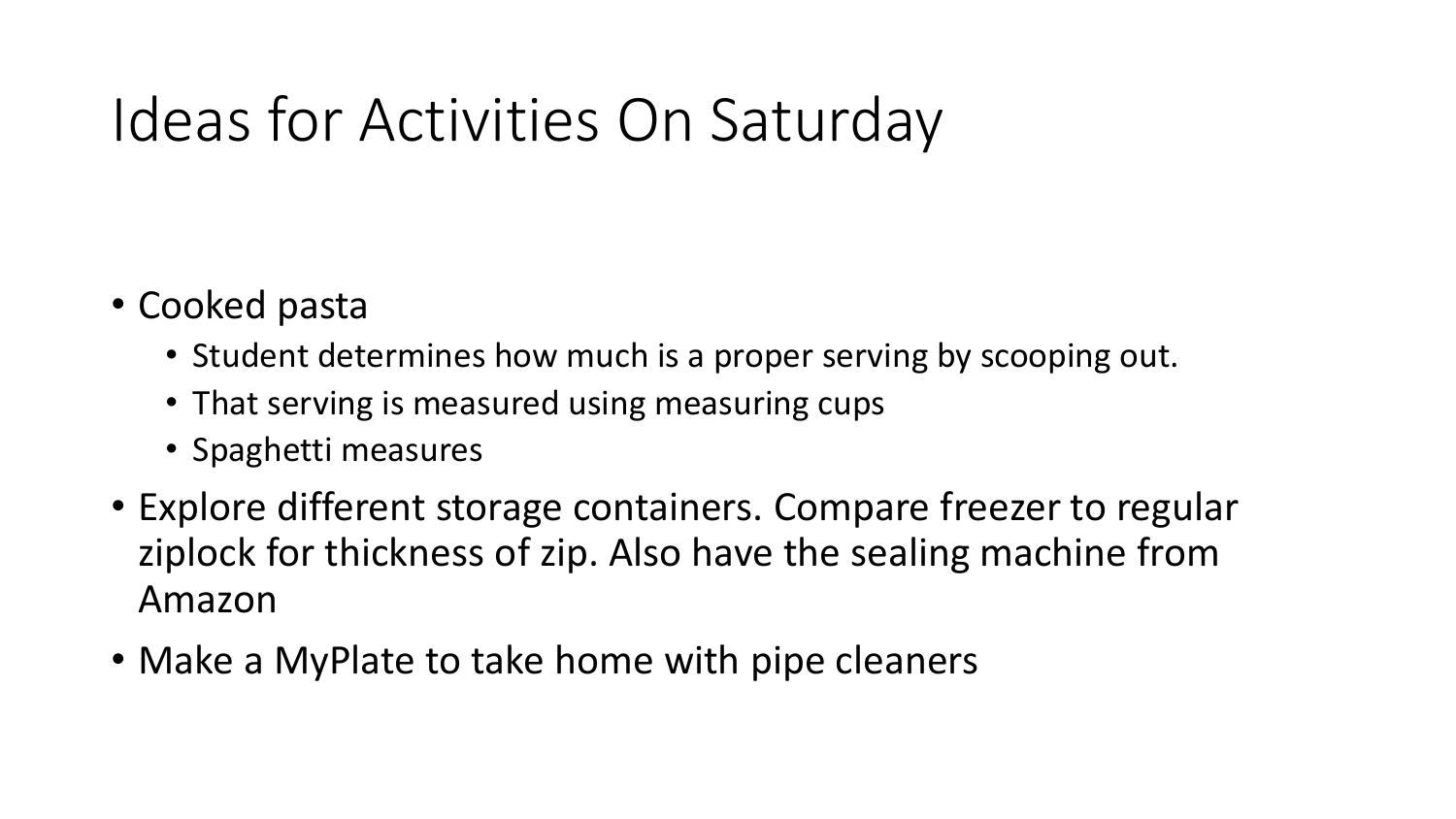# Activity Challenge-Beginner Level

- (Quick & Easy ECC) Explore a variety of plastic storage bags. Include different sizes, closures (twist tie, fold flap, zipper, slide lock) and thicknesses (regular versus freezer). Choose one type of bag
	- Practice opening and closing bag, without food in it and placing food into bag and then closing it
	- Discuss why food needs to be covered.
	- Plan a simple healthy snack option-discuss what needed and portion size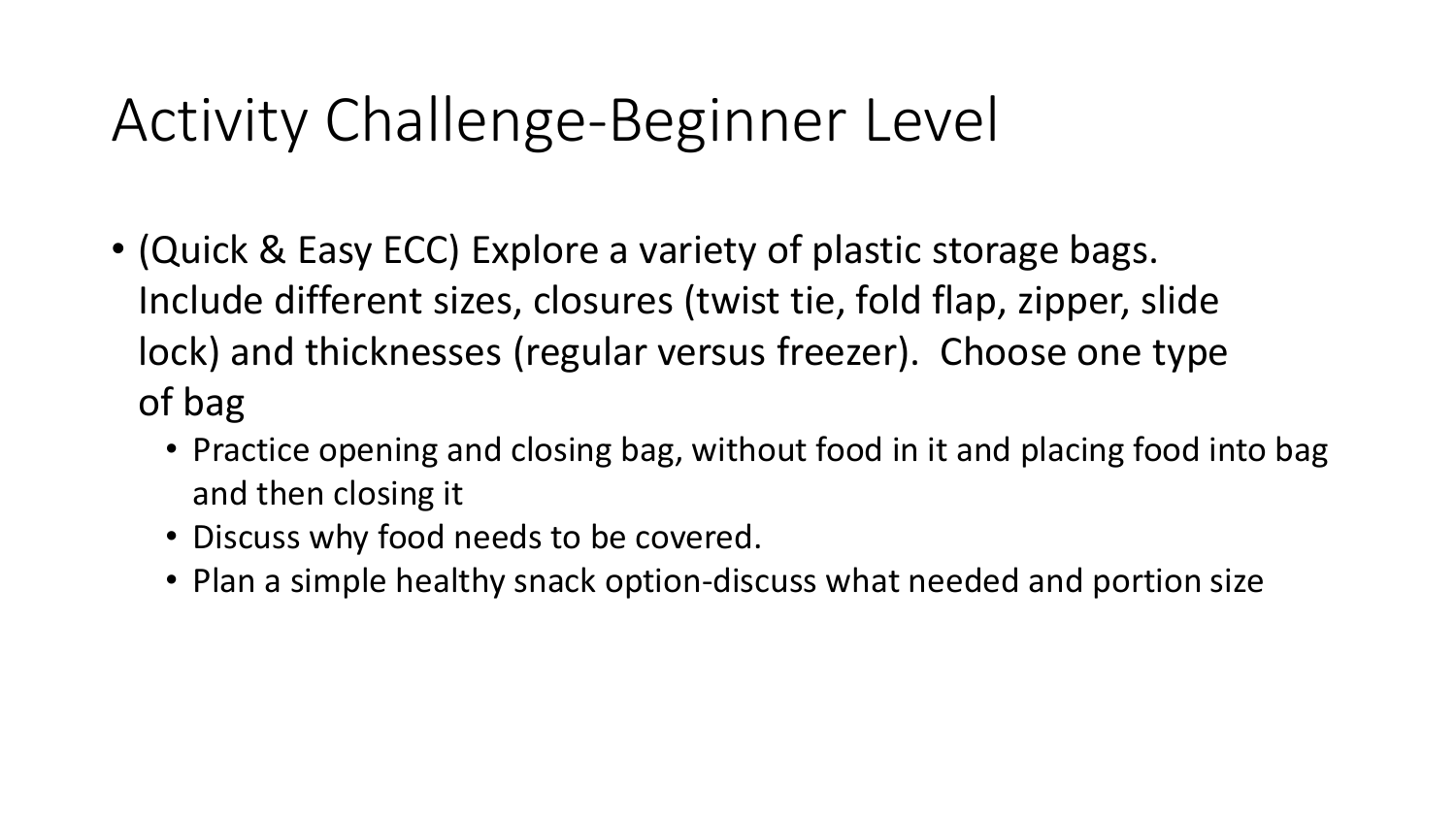#### Activity Challenge-intermediate level

- (Quick & Easy ECC) Home Practice: place a small amount of leftovers on a plate with no cover and put it in the refrigerator. Place another small amount of the same leftovers in a plastic storage bag or container. Feel and smell the differences over a few days. Uncovered food should NOT be eaten.
- Select two nutritional snacks-measure out portion size, determine calories for snack
- Plan an individual sized meal-lunch or supper, determine portion and calories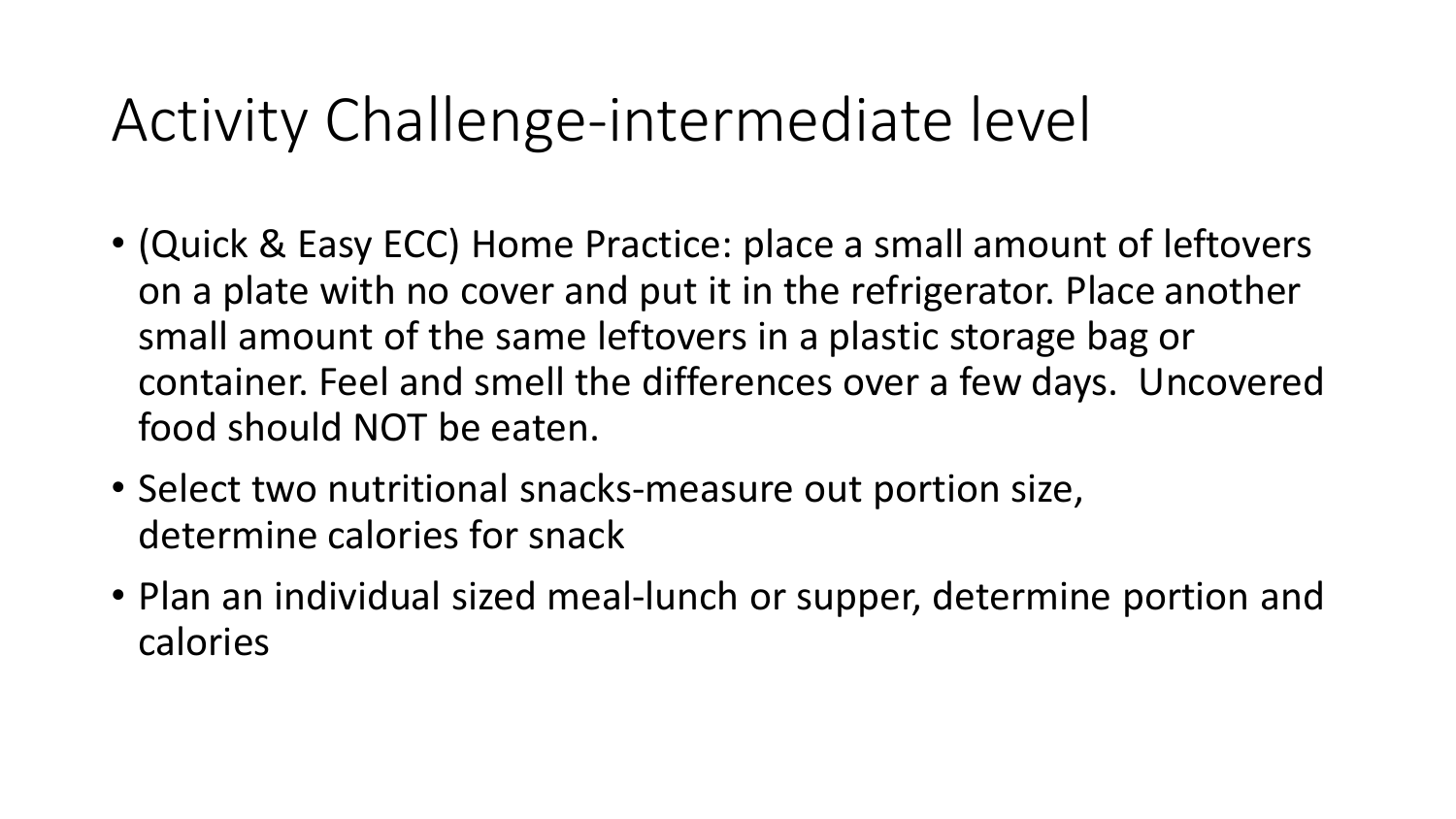#### Activity Challenge-Pro level

- (Quick & Easy ECC) Estimate food for a gathering or party
	- Compare 8 oz and 32 oz empty containers of yogurt. Ask the student to guess how many servings are in each container. Read the label to see if the student was correct.
	- Follow Up: have the student prove the number of yogurt servings two ways: a.) have student fill the small container with water, and then pour the contents into the large container. How many small yogurts would fill a large container.
	- Use an accessible calculator to determine the number of servings in the larger container.
		- Follow up: Have students guess the serving size per container of other products.